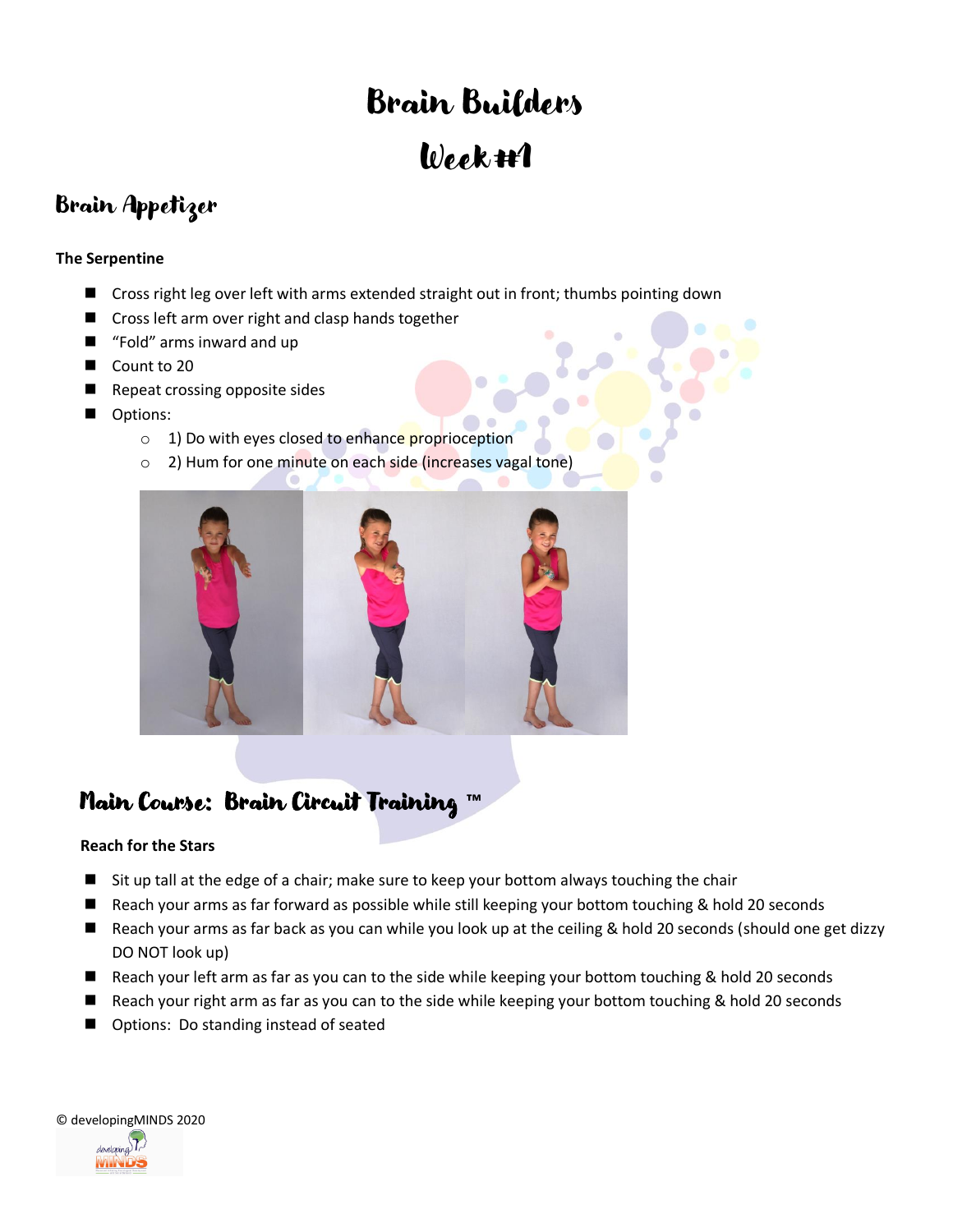

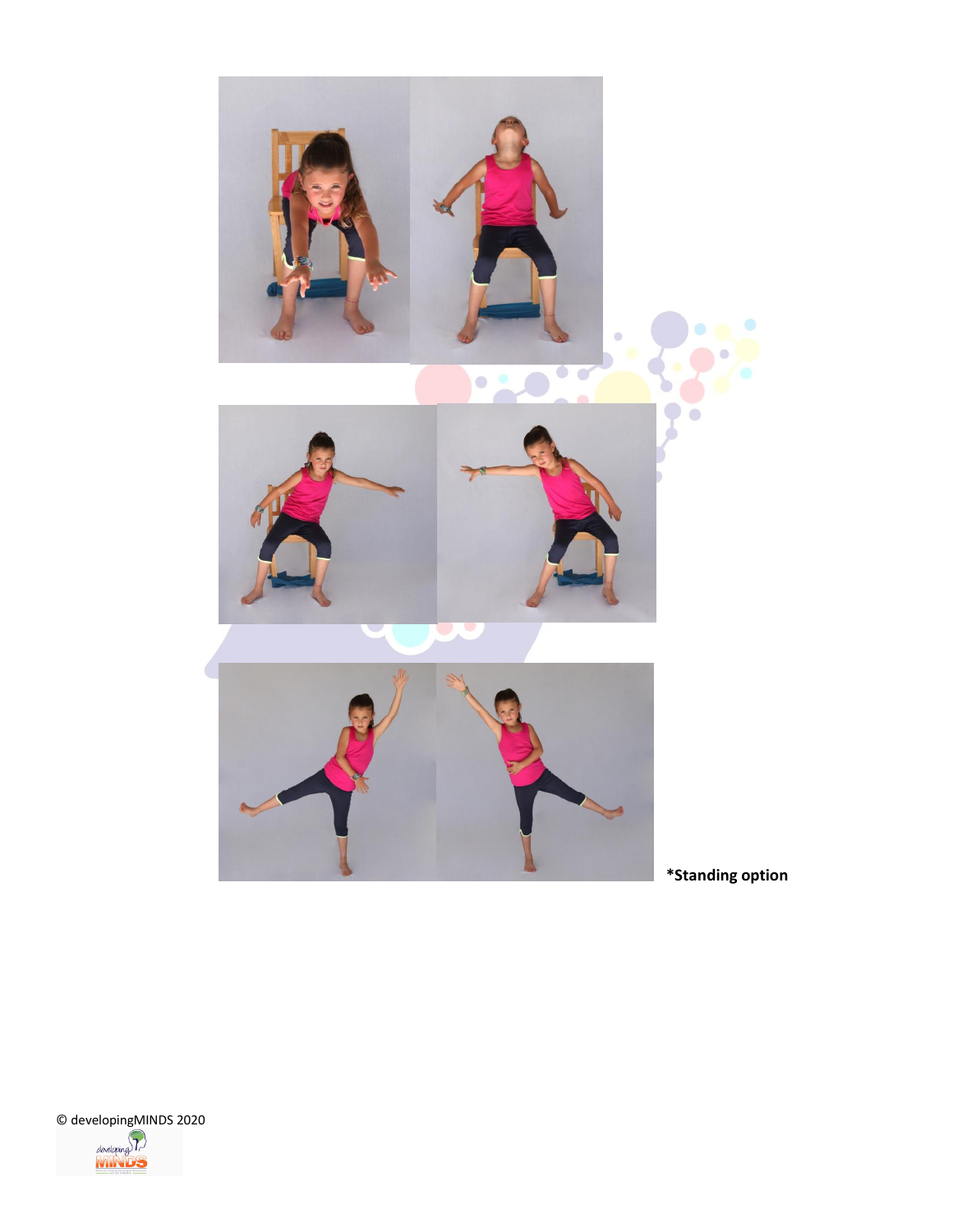#### **Cross Body Stars**

- Stand tall with arms reaching above the head
- Match the right hand with the left knee
- Then match the left hand with the right knee
- Repeat 20-30 times on each side
- Keep good posture and do not go too fast that you lose good form
- Option: Perform to a beat by adding music or a metronome



#### **Bean Bag or Paper Toss**

- Stand tall with good posture
- Toss a bean bag or a wadded up piece of paper up into the air (just to the height slightly above eye level) and catch it with **both** hands.

Keep your eyes on the bean bag or paper the entire time **without moving your head**; eyes only

- Do for one minute (older children); 10-30 times for younger children
- Suggestion: Have older children pair up. Have one child perform the activity while the other child monitors head & eye movement
- Challenge: Put a bean bag or small stuffed animal (that has a flat surface) on top of the head and try not let it fall. Start with a wide stance and then work towards bringing the feet closer together and eventually touching. \*Note: They may have to start with moving their head to watch the bean bag/paper. As they progress, have them do it without moving their head.





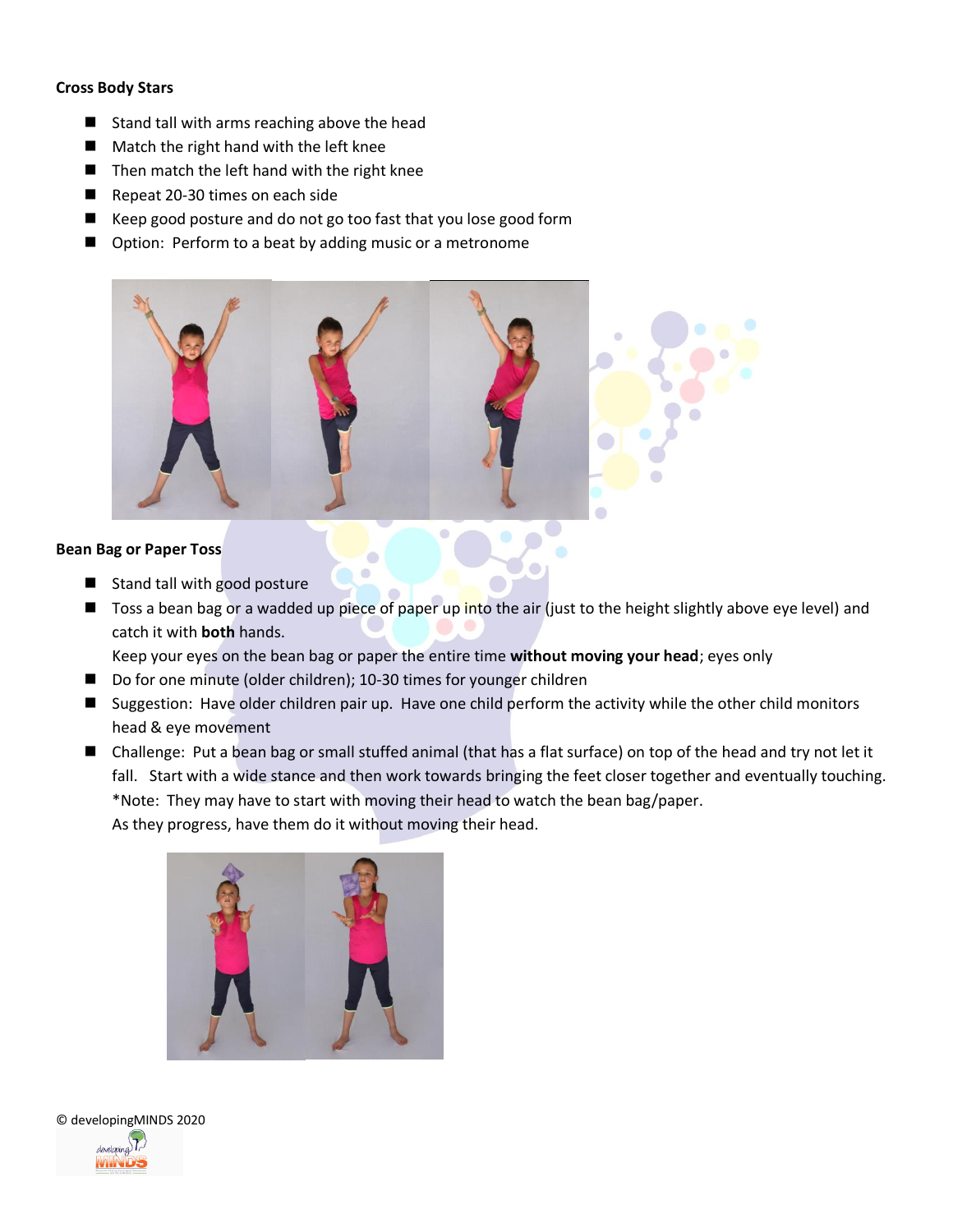# Sensational Activities Week #1

#### **I Spy Street Smarts**

Classification: Indoors or Outdoors (preferably)

What you need: Neighbors or nothing

What to do:

Place different items, signs/letters/numbers, "fake" animals, toys, etc along a walking path in your neighborhood. Create a "treasure map" with the items listed that children should be looking for (perhaps have hints of where they should be looking). Every time your child finds one of the items put a stamp or a sticker on the treasure map by that item. Have the last item be somewhere in your home that leads to a "secret surprise treasure" where they will find a small toy surprise! For extra fun, ask neighbors to join in!

We recommend you do this activity outdoors if weather and environment permits. However, you can certainly do the activity indoors as well and/or in your backyard. For younger children, you may need to put a picture of the things they are suppose to find.

#### **Bouncing Bubbles & Balls**

Classification: Indoors or Outdoors

What you need: Sheet or blanket Bubbles or Beach Ball

What to do:

Have all participants hold one end of a sheet or blanket (hold tight) and bounce bubbles or a beach ball. If bouncing bubbles, see how many times you can bounce before the bubbles are gone or how many bounces you can do with one big bubble before it breaks or how many bounces you can do with the beach ball.

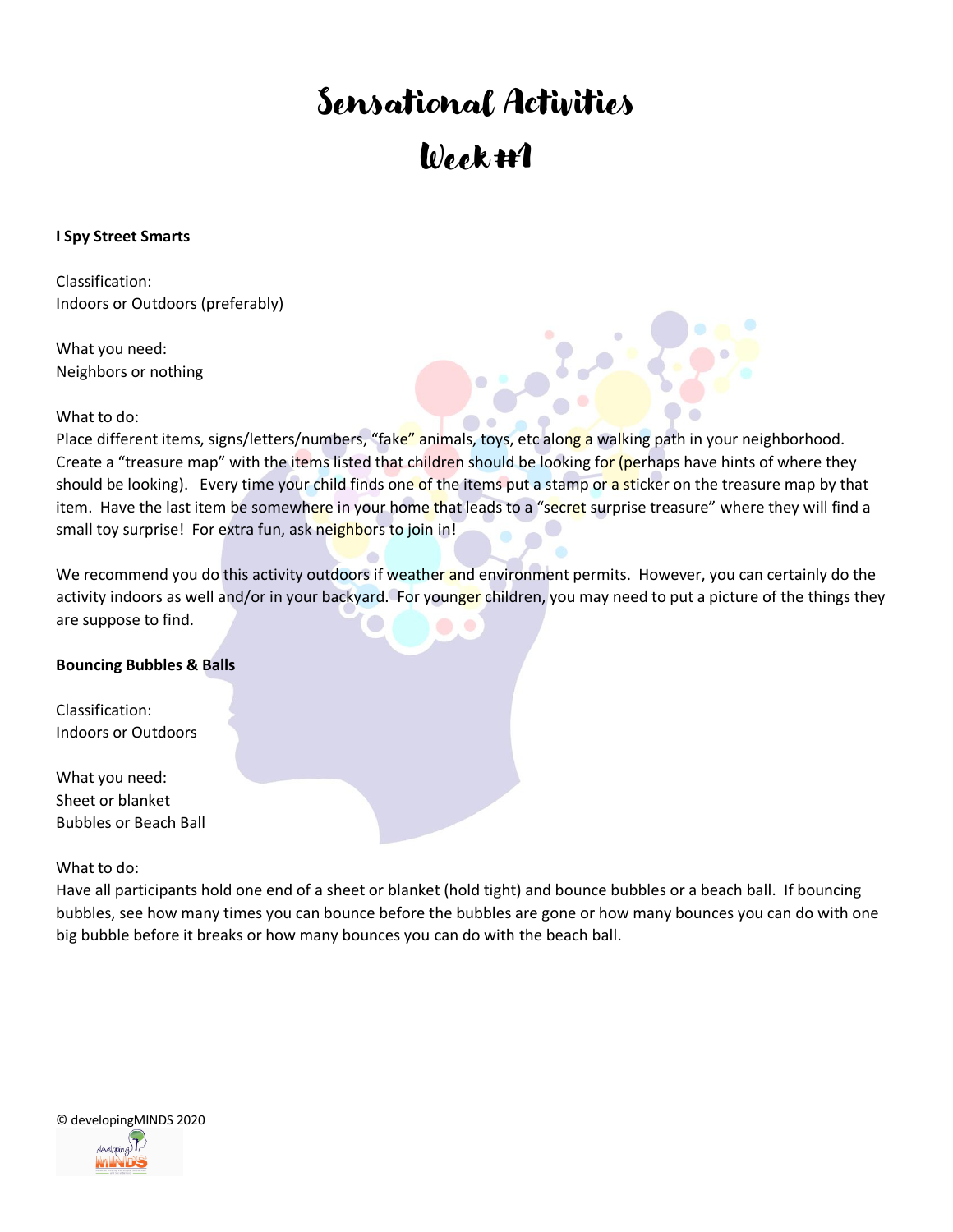#### **Shaving Cream & Bubble Wrap**

Classification: Indoors or Outdoors

What you need: Shaving cream Water colors/non-toxic paint or food coloring Butcher paper, plastic tablecloth or bubble wrap (optional) Masking tape (preferred) Smock, apron or naked child!

What to do:

Tape the butcher paper, plastic tablecloth or bubble wrap to a table or floor to stop it moving around. The bubble wrap adds and extra sensory dimension to this activity, but it is what happens at the end that makes the bubble wrap really cool!

Squirt some shaving cream onto the covered surface and add a few squirts of color or dollops of paint if you like. Adding color will up the mess factor slightly and be aware that some food coloring can stain. Liquid water colors add a bright vivid color and clean up really easily.

 $\blacksquare$ 

Pop on a smock, apron or go shirt-less and explain to your child that they need to be careful not to get the shaving cream in their eyes... and then let them go to town! Have them mix colors with the shaving cream and 'build' mountains, serve up handfuls of 'ice cream' or make animals!

For extra fun, do with feet instead of hands!

\*Brain Building extras: Put piles of shaving cream and different paint colors to the right and left of the child. Have them use their right hand/foot to reach across their body to the piles on the left and vice versa.

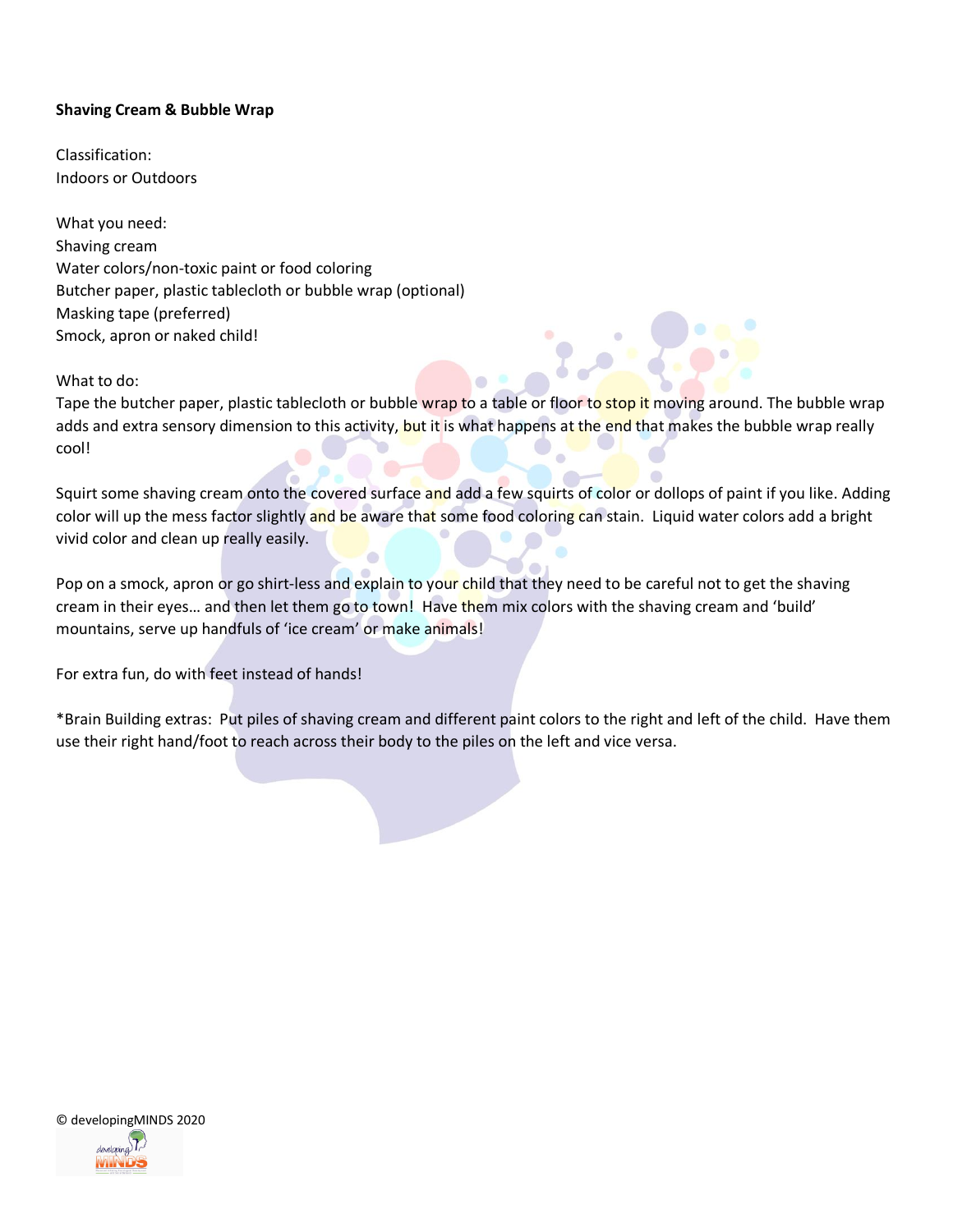## Sensational Snacks

## $Week#1$

**Gluten Free Cranberry Almond Butter Oatmeal Breakfast Bars (Vegan, GF, Dairy-Free)**



#### **Dry Ingredients**

- ¾ cup gluten free rolled oats
- ¼ cup gluten free oat flour
- ¼ teaspoon baking powder
- ¼ teaspoon baking soda
- % teaspoon salt

#### **Wet Ingredients**

- 2 flax egges (whisk together 2 tablespoons ground flax  $+6$  tablespoons water, let set for 15 mins)
- 2 tablespoons melted coconut oil
- ¼ cup + 2 tablespoons natural, unsalted almond butter
- ¼ cup coconut sugar
- ½ teaspoon pure vanilla extract

#### **Add-in Ingredients**

- $\frac{1}{2}$  cup dried cranberries, roughly chopped
- $\frac{1}{2}$  cup almonds, chopped

#### **Optional Topping**

- 1 tablespoon dried cranberries, chopped
- 1 tablespoon almonds, chopped

#### **Instructions**

- 1. Preheat oven to 350°F. Line an 8-inch square baking pan with parchment paper or greased foil. Set aside.
- 2. In a large bowl, whisk together all of the dry ingredients: oats, flour, baking powder, baking soda and salt.
- 3. In a medium bowl, whisk together all of the wet ingredients: flax eggs, coconut oil, almond butter, coconut sugar and vanilla. Whisk until smooth.
- 4. Pour the wet mixture over the dry mixture. Using a rubber spatula, fold until well combined. Fold in cranberries and almonds.
- 5. Pour into the prepared baking pan. Using the rubber spatula, spread into an even layer. Optionally, sprinkle with cranberries and almonds.
- 6. Bake for 22-28 minutes. Mine took 25 minutes. You'll know it's done when the edges turn a dark, golden brown.
- 7. Place on a cooling rack for 1 hour, or until completely cool. Slice into 16 bars. Enjoy!